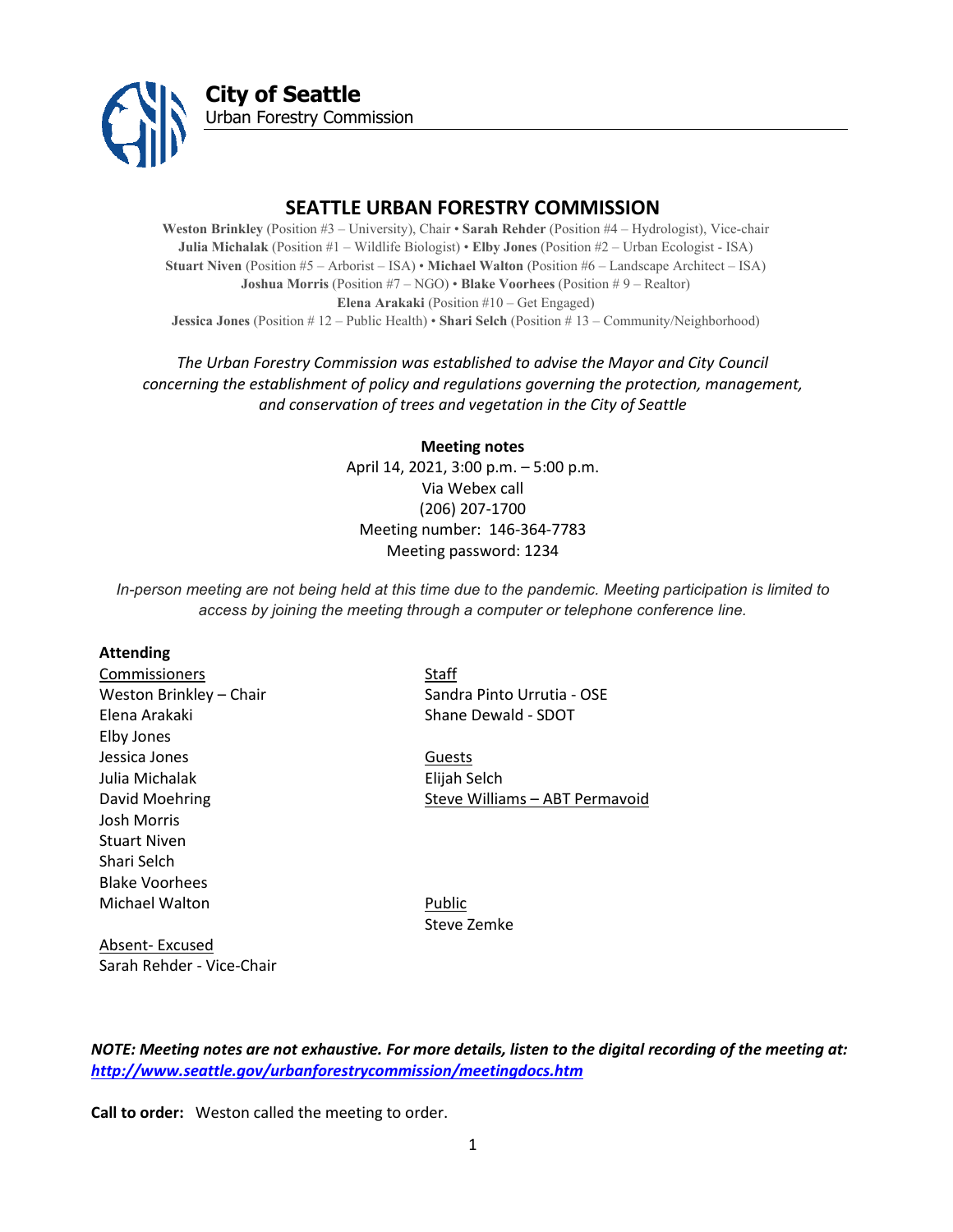### **Public comment:**

Steve Zemke: wants to remind the UFC that regarding tree service providers, the approach needs to be expanded from what the City is currently proposing in the Director's Rule, to be closer to what SDOT is already doing: requiring insurance and that they register with L&I with the State. Both items are not currently included in the proposal. He sent input to some Commissioners about the tree tracking sheet. Portland has produced a 28-page manual for tree regulations. Information that needs to be there and is currently not in the tracking sheet includes the extent of the canopy on a site, the address, and should state the condition of the tree; there also are no notations on tree replacement. Should encourage a more detailed tree inventory than just taking data from the site plan.

# **Chair report:**

Sandra mentioned that the Out-of-class (OOC) recruitment to provide transition for her position was posted today and it will be internal to the City. She shared the opportunity with all the urban forestry staff in the City and it will be advertised for two weeks.

Weston stated that the UFC envisions not having a gap between Sandra's retirement and the new person coming on board. Sandra confirmed that there will be overlap for her to train the OOC staff and that she has also been bringing up to speed her new supervisor, Sharon Lerman, who attended the last UFC meeting. Sandra is also creating a transition document with all the information necessary to continue moving the work forward and supporting the UFC.

Weston mentioned that he appreciated Sharon joining the last meeting and that in the past the UFC has sent welcome letters to new staff. Sandra agreed that even though both the Director and Deputy Director positions are interim, it would be a good opportunity for the UFC to make itself visible. Weston mentioned he will be scheduling initial meetings for both UFC committees (Administrative and Equity/Diversity).

Josh will produce a draft letter for discussion in May.

# **Permavoid installation presentation by SDOT**

Shane Dewald shared with the Commission the work that SDOT has been doing using Permavoid in street tree projects.

# *NOTE: Meeting notes are not exhaustive. For more details on this presentation please listen to the digital recording of the meeting at:<http://www.seattle.gov/urbanforestrycommission/meetingdocs.htm>*

Commissioners agreed that writing a letter of support giving kudos to SDOT for finding creative solutions to enhance the environment for street trees.

Weston mentioned that the group didn't pose a question during the presentation about how SDOT is using an equity filter for siting of these projects. Sandra will reach out to Shane and the response can be included in the letter the UFC will discuss in May.

# **Recommendation RE: tree service providers**

David provided an overview to the draft letter. Commissioners discussed the draft letter with additional recommendations on the draft Director's Rule 13-2020 and voted to adopt the amended document.

*NOTE: Meeting notes are not exhaustive. For more details on this discussion please listen to the digital recording of the meeting at:<http://www.seattle.gov/urbanforestrycommission/meetingdocs.htm>*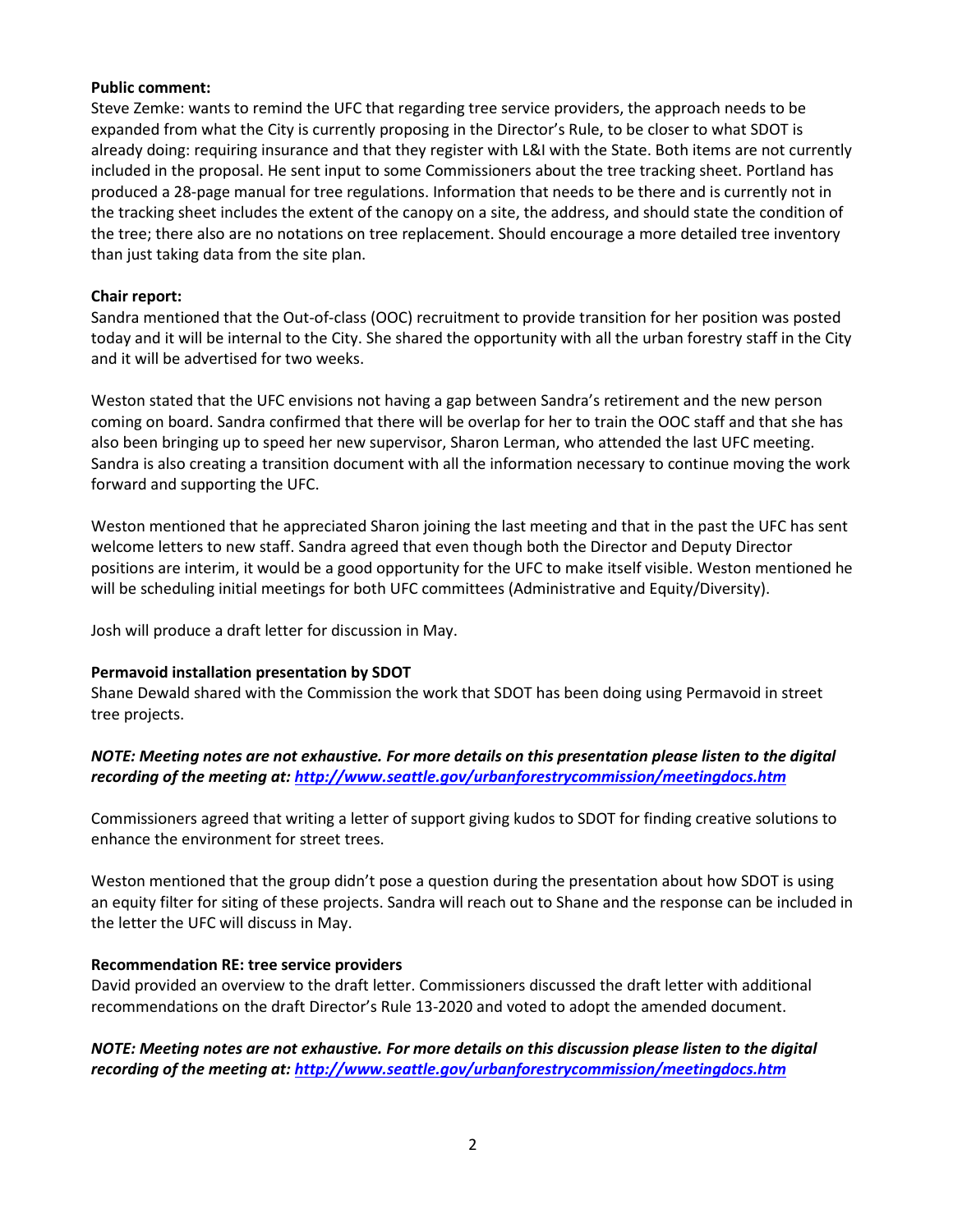**ACTION: A motion to approve the draft letter of recommendation as amended was made, seconded, and approved.** 

**SDCI tree tracking sheet discussion**

Moved to next meeting.

*NOTE: Meeting notes are not exhaustive. For more details, listen to the digital recording of the meeting at: <http://www.seattle.gov/urbanforestrycommission/meetingdocs.htm>*

Meeting chat content: from Steve Zemke (privately): 3:18 PM Wher e were the two street pictures? Could you ask? from David Moehring (privately): 3:45 PM I love the technology and natural stormwater benefits! from Blake Voorhees to everyone: 4:13 PM Very interesting idea!! from Blake Voorhees to everyone: 4:17 PM It opens up potential for all new constriction where developers may be reticent to plant trees historically considered as having invasive root systems. from Blake Voorhees to everyone: 4:17 PM \*construction\*

# **Public comment:**

Steve Zemke: A lot of what's out three is not just consistent arborist reports but also having a tree inventory for all projects. The reporting should include all trees 6" and larger. Like what Portland is doing. Capture the information required in the site plans into a searchable database for analysis.

**Adjourn:** 

Weston adjourned the meeting.

# **Public input:**

**From:** SeattleUFC8 <SeattleUFC8@protonmail.com> **Sent:** Saturday, April 17, 2021 3:40 PM **To:** Pinto Urrutia, Sandra <Sandra.PintoUrrutia@seattle.gov> **Subject:** South Seattle Tree Grove clearing with new street at 5722 35th Ave S (look at over time)

**CAUTION: External Email**

Interested people may write in to [PRC@Seattle.gov](mailto:PRC@Seattle.gov,%20sdot_la@seattle.gov,%20Jonathan.Williams@seattle.gov?subject=Development%20options%20needed%20at%205722%2035th%20Ave%20S%20with%20over%20100%20trees&body=Dear%20Seattle%20Resource%20Center%20and%20SDOT%2C%0A%0AMy%20name%20is%20....) before the Tuesday's public [design review](https://web6.seattle.gov/dpd/edms/GetDocument.aspx?id=6341788) meeting about the 7-story residential development at **5722 35TH AVE S**.

They may also write in to sdot la@seattle.gov and Jonathan. Williams@seattle.gov about two protected tree groves that may be avoided (see image below) being cleared from the proposed continuing of 35th Ave S to JUNEAU. The development will work well with a 60-foot cul-de-sac from the north, and Juneau is pretty much a deadend as it is.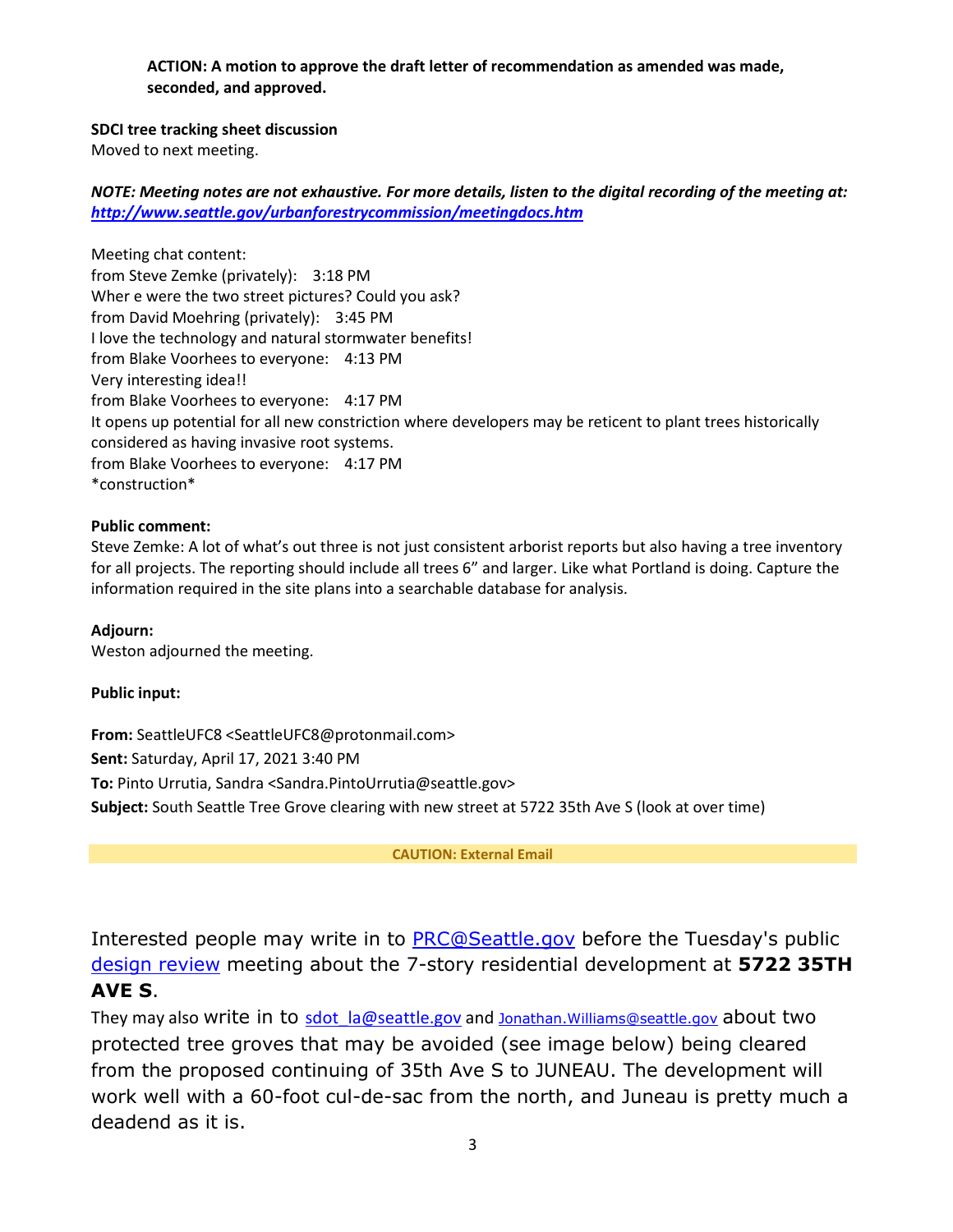The attached notice indicates on page 1 how to make public comment at the meeting. It is is tricky and confusing process... different than just connecting to listen.

There are over 200 trees within a block area including the development site, the proposd street continuation, and the future develepment to the northwest... most on steep slopes.

There are other ways to have added density and protected trees within this site that we should ask for. I have provided one suggestion in the marked up site view herein on a better way to provide access to this site that slopes down to a southwest wetland.

Thank you! David Moehring



t... wetland will be preserved. There are 204 trees all together:

The Arborist Report is from 2015 and needs to be updated. That report (attached) indicate that the following trees meet the Director's Rule 16-2008 requirements for Exceptional Trees:

- 1. Tree #8, Acer macrophyllum, Big Leaf Maple, is 57 inches in diameter and exceeds the threshold diameter of 30 inches.
- 2. Tree #36, Pinus ponderosa, Ponderosa Pine, measures 30 inches in diameter, meeting the Threshold Diameter of 30 inches.
- 3. Tree #51, Arbutus menziesii, Pacific Madrone, measures 14 inches in diameter and exceeds the threshold diameter of six inches.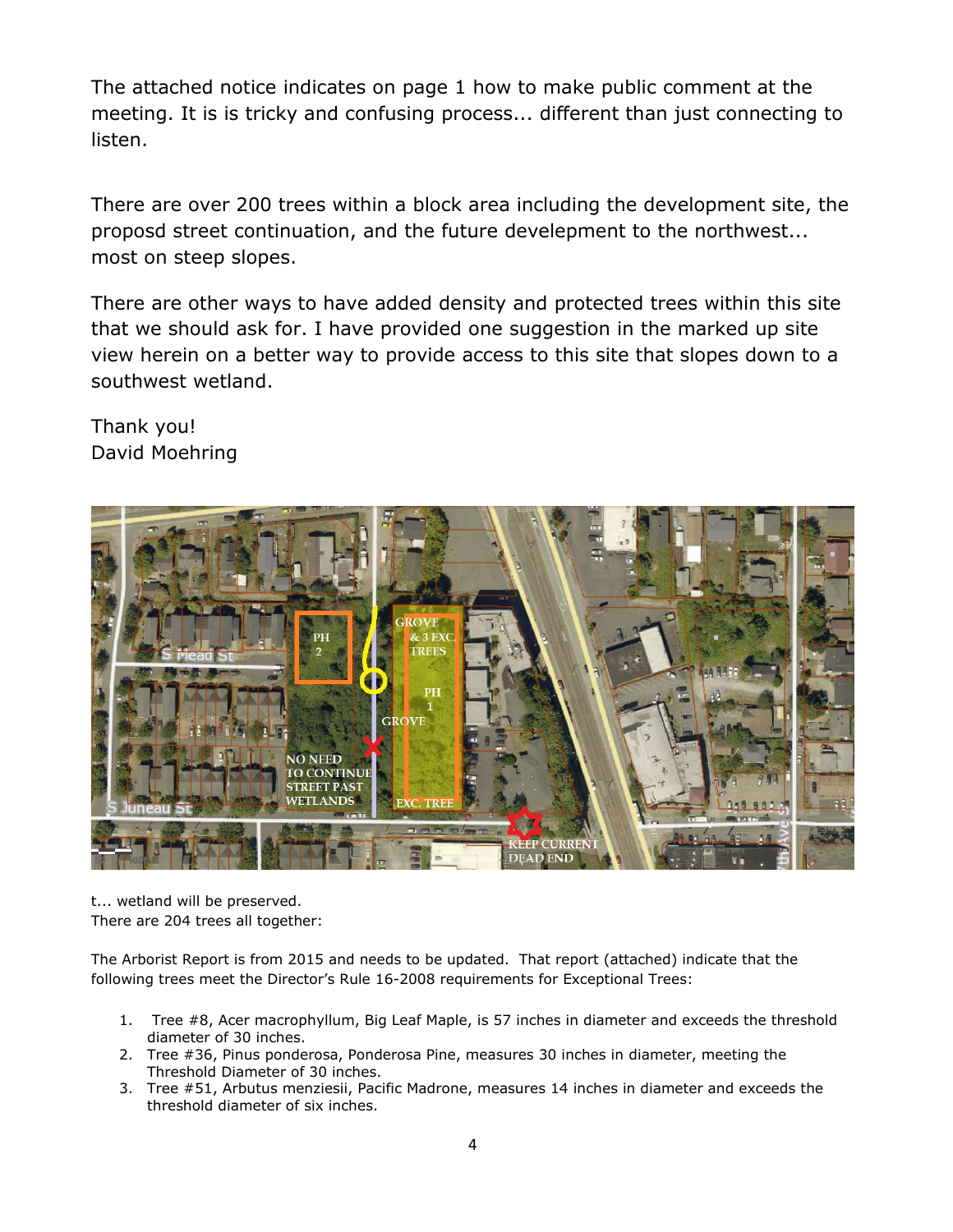4. Tree # 82, Cedrus atlantica glauca, Blue Atlas Cedar, measures 41 inches in diameter and exceeds the threshold diameter of 30 inches.

For convenience, I have highlighted the Exceptional Trees to the site survey included herein.

The inventory list also includes about 22 trees that are protected because they exist within groves. The site's tree canopy cover is recorded as being 95.3%.It is within the SE Seattle Reinvestment Area. **Current Zone:** NC2-75 (M) (adopted 2019) **Previous Zone:** C1-65

Of the 206 units, the number of Affording housing units to be offered?

[View Permit & Complaint Status](http://web6.seattle.gov/DPD/permitstatus/Address.aspx?addr=5722,,35TH,AVE,S)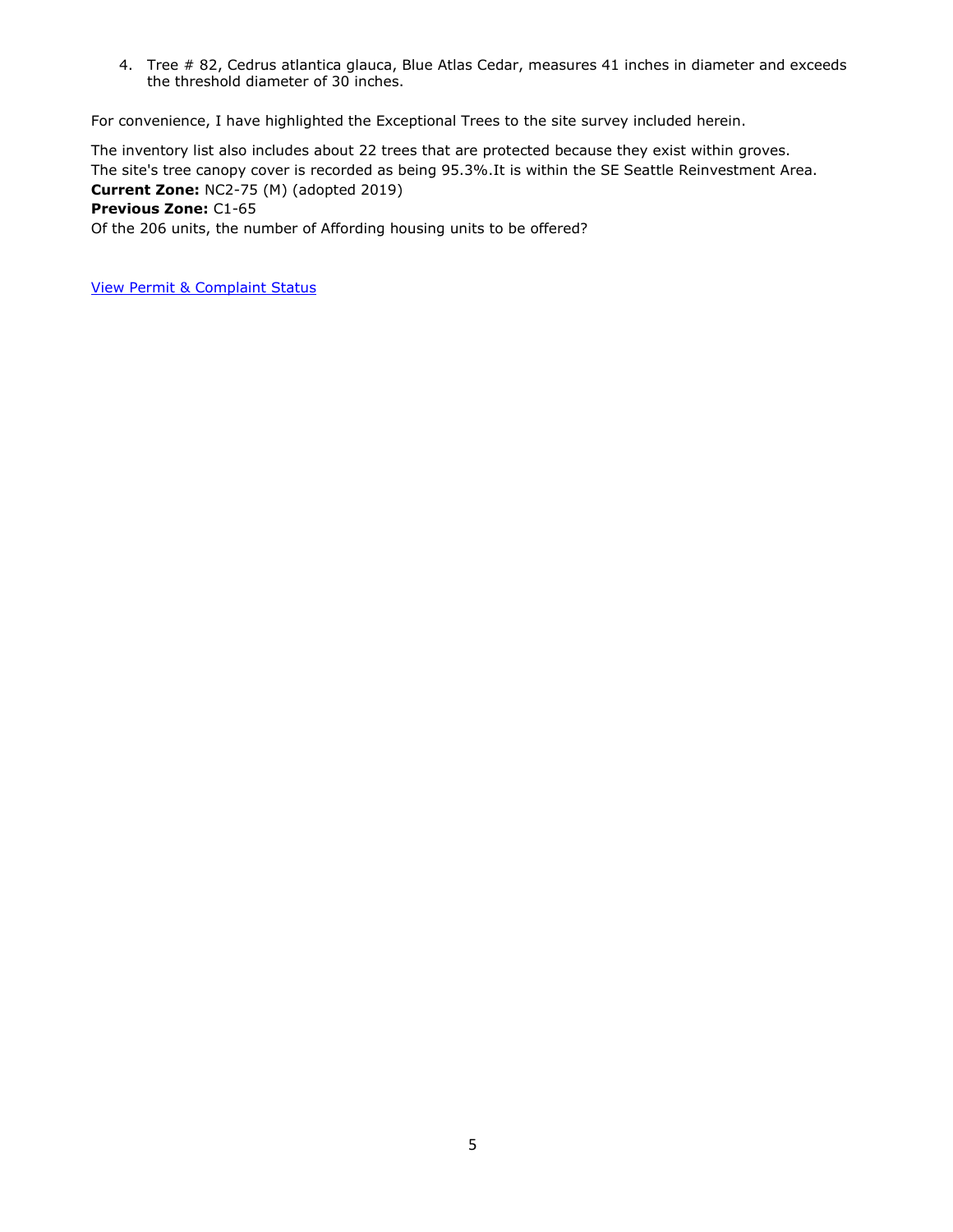

#### D **3036025 REC [Proposal](https://protect2.fireeye.com/v1/url?k=97e8cc52-c873f565-97e8e4e2-86ab8bdaf1e2-841818486cfc4f47&q=1&e=6a378653-454d-4341-b054-1c79cd81016a&u=https%3A%2F%2Fdrive.google.com%2Ffile%2Fd%2F1bnetDzBAlq3YraQeoho44fqbG4skWv8X%2Fview%3Fusp%3Ddrive_web) 2-17[-2021.pdf](https://protect2.fireeye.com/v1/url?k=97e8cc52-c873f565-97e8e4e2-86ab8bdaf1e2-841818486cfc4f47&q=1&e=6a378653-454d-4341-b054-1c79cd81016a&u=https%3A%2F%2Fdrive.google.com%2Ffile%2Fd%2F1bnetDzBAlq3YraQeoho44fqbG4skWv8X%2Fview%3Fusp%3Ddrive_web)**

I did a site visit yesterday. Its got some nice big ponderosa pine and western white pine. Some madrone, black locust? And others. There site is also highly disturbed by invasive vegetation, with English ivy choking trees, Himalayan blackberry, holly and many large currently flattened areas with downed Japanese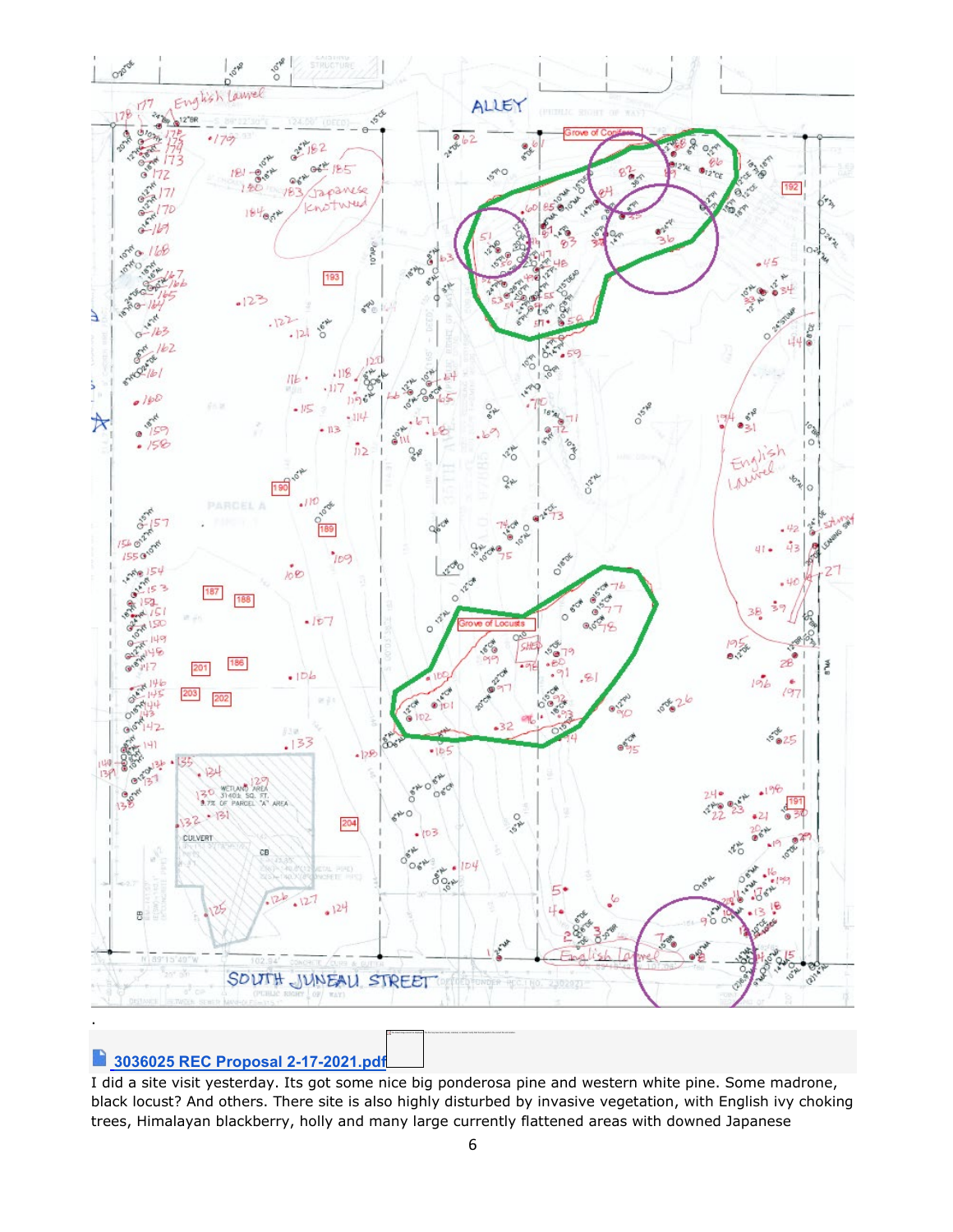knotweed. Its not a pristine site, but there are many trees worth retaining. Many trees are marked with metal numbered tags, suggesting a plant survey was done. R. Ellison

**From:** Lassie Webster <info@email.actionnetwork.org> **Sent:** Tuesday, April 20, 2021 4:07 PM **To:** Pinto Urrutia, Sandra <Sandra.PintoUrrutia@seattle.gov> **Subject:** Save Our Trees!

#### **CAUTION: External Email**

Sandra Pinto de Bader,

I am prefacing this with a personal message. I live in the Wedgwood area, where big trees are a part of our habitat. Over the past few months I hear chainsaws running every day. Trees that once marked the skyline are gone. Big ones. What is going on here? Do we have any concern about the dangers of clearcutting our city. It's truly upsetting and alarming. I hope Seattle City Council and Department of Construction will take real responsibility and recognize that cutting down trees, unless one is deemed a true hazard, harms life. Please update our tree protections so they are enforceable, and enforced. Better yet, let's educate our citizens, including the construction industry, that trees are vital to the health of our city. And now the rest of the message:

It's time to end the delay by the Seattle Department of Construction and Inspections (SDCI) on presenting the Seattle City Council with an updated draft Tree and Urban Forest Protection Ordinance. Over the last 12 years, the City Council has repeatedly asked SDCI for an updated workable and effective ordinance draft to consider and it is obvious SDCI is not responding as requested. In its recent Resolution 31902, the Council gave specific issues for SDCI to address.

If SDCI cannot respond in a timely manner, please remove tree and urban forestry protection from their Department. As the City Auditor proposed in 2009, transfer tree and urban forestry oversight and authority to the Office of Sustainability and the Environment. SDCI has a conflict of interest in tree oversight – their priority mission has been to help developers build, not protect trees. Years of inaction on effective oversight and protection of trees by SDCI demands that a separate entity like OSE take over the city's responsibility to protect and enhance our urban forest.

Seattle's trees and urban forest are vital to keeping our city healthy and livable. Trees and the urban forest comprise a vital green infrastructure. Trees reduce air pollution, storm water

7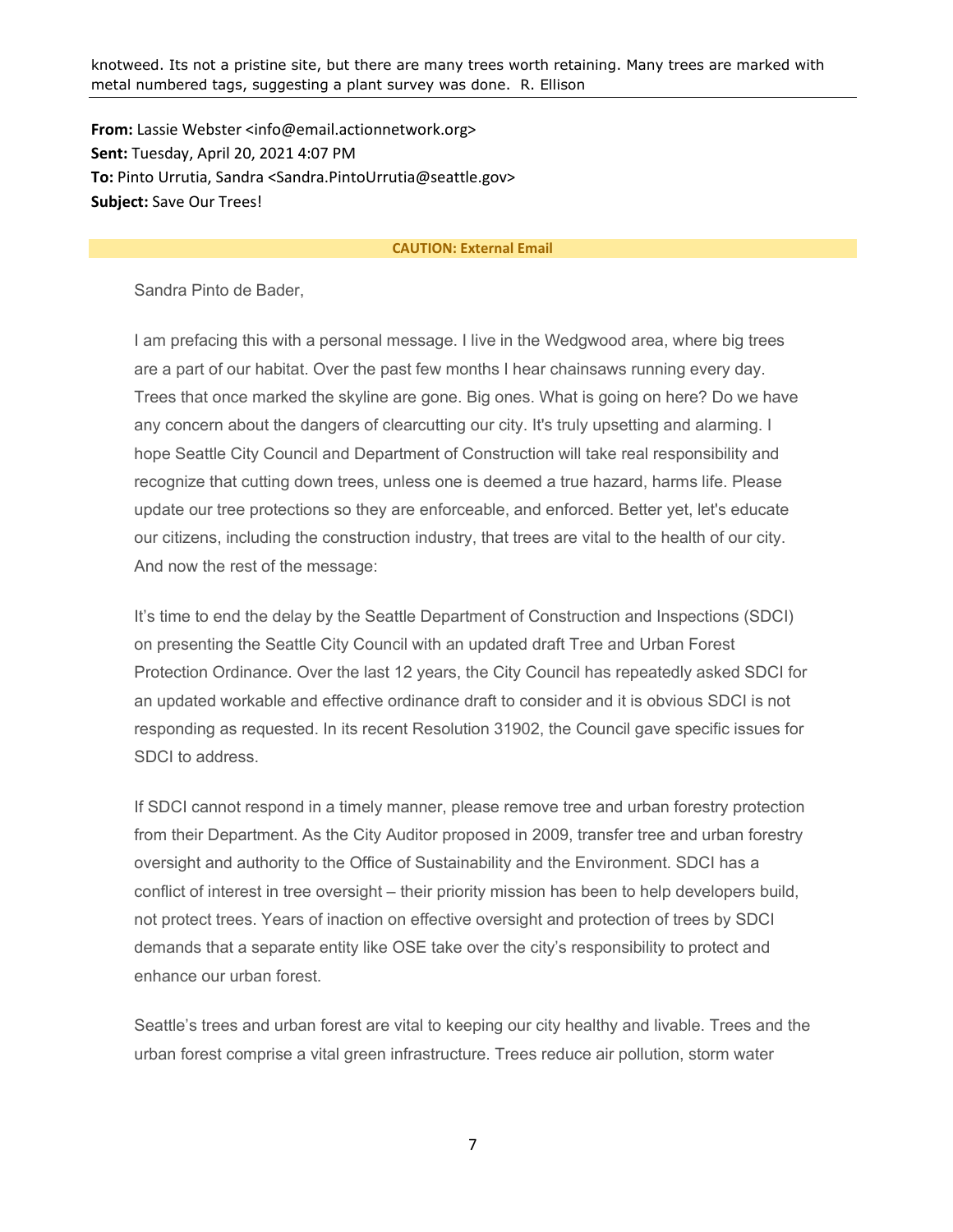runoff and climate impacts like heat island effects, while providing essential habitat for birds and other wildlife. They are important for the physical and mental health of our residents.

Seattle's rapid growth and an outdated tree ordinance are reducing these beneficial effects as trees are removed and not replaced. It is urgent to act now to stop this continued loss of trees, particularly large mature trees and tree groves. It is important to promote environmental equity as trees are replaced.

Please update Seattle's Tree Protection Ordinance as recommended in the latest draft by the Seattle Urban Forestry Commission.

Here are the key provisions that need to be in the updated tree ordinance:

1. Expand the existing Tree Removal and Replacement Permit Program, including 2-week public notice and posting on-site, as used by the Seattle Department of Transportation (SDOT) – to cover all Significant Trees (6" and larger diameter at breast height (DBH)) on private property in all land use zones, both during development and outside development. 2. Require the replacement of all Significant Trees removed with trees that in 25 years will reach equivalent canopy volume – either on site or pay a replacement fee into a City Tree Replacement and Preservation Fund. Allow the Fund to also accept fines, donations, grants and set up easements.

3. Retain current protections for Exceptional Trees and reduce the upper threshold for Exceptional Trees to 24" DBH, protect tree groves and prohibit Significant Trees being removed on undeveloped lots.

4. Allow removal of no more than 2 Significant non-Exceptional Trees in 3 years per lot outside development

5. Establish one citywide database for applying for Tree Removal and Replacement Permits and to track changes in the tree canopy.

6. Post online all permit requests and permit approvals for public viewing.

7. Expand SDOT's existing tree service provider's registration and certification to register all Tree Service Providers (arborists) working on trees in Seattle.

8. Provide adequate funding in the budget to implement and enforce the updated ordinance.

Lassie Webster

[lassiewebster@gmail.com](mailto:lassiewebster@gmail.com)

2727 NE 91st Street Seattle, Washington 98115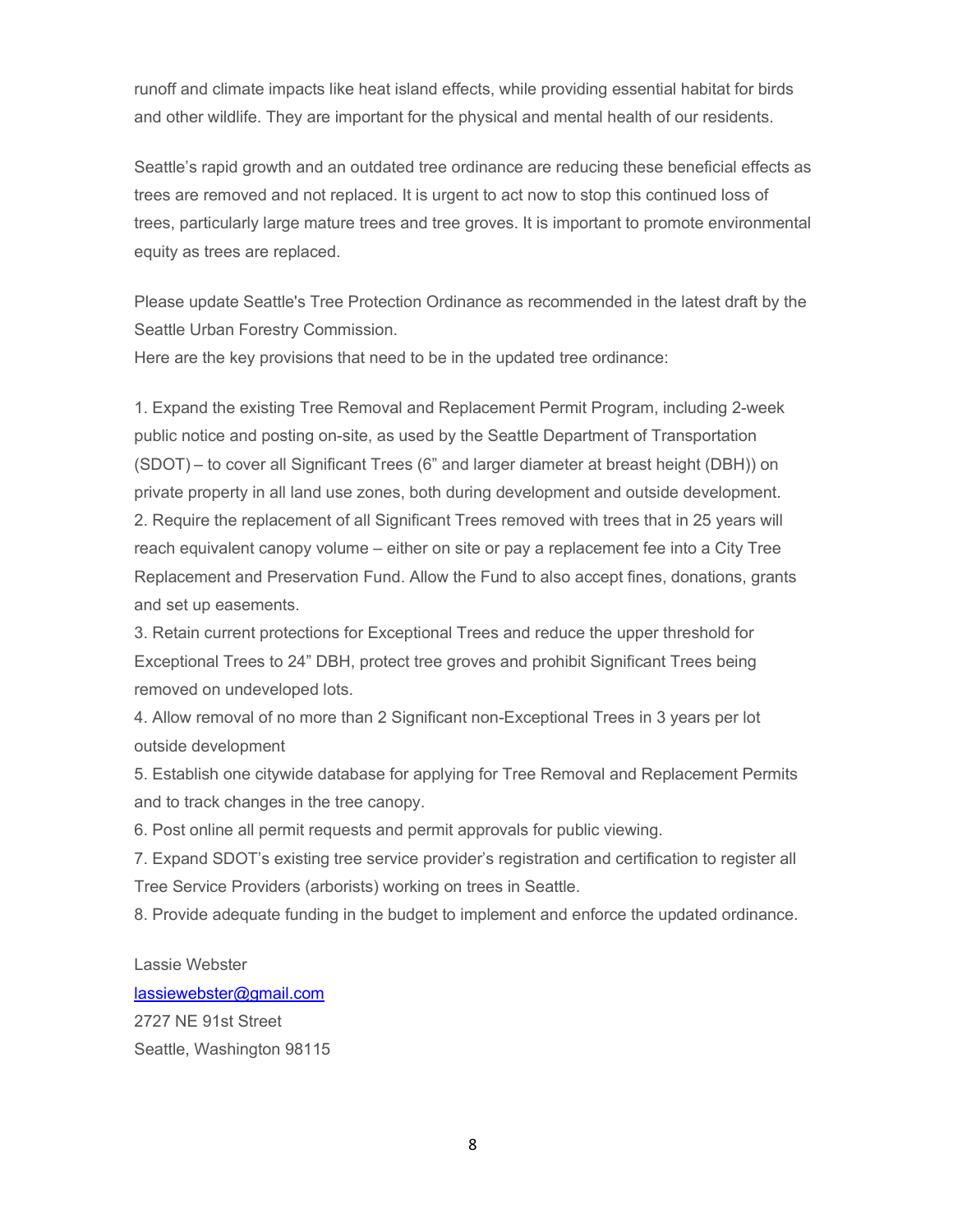**From:** Lassie Webster <info@email.actionnetwork.org> **Sent:** Tuesday, April 20, 2021 4:08 PM **To:** Pinto Urrutia, Sandra <Sandra.PintoUrrutia@seattle.gov> **Subject:** Please adopt, with amendments, SDCI's Director's Rule 13-2020 NOW. We are losing trees daily!

#### **CAUTION: External Email**

Sandra Pinto de Bader,

Please adopt, with the amendments recommended by the Seattle Urban Forestry Commission, SDCI's Director's Rule 13-2020 (Designation of Exceptional and Significant Trees, Tree Protection, Retention, and Tree Removal during land division, including tree service provider requirements).

Seattle must move forward now, without the delay urged by some, in adopting this updated Director's Rule with the amendments proposed below. This process of increasing protection for our urban forest was first proposed by the Seattle City Council 12 years ago and is long overdue.

The following updates as proposed in the draft Director's Rule are great steps forward:

• Reducing the upper threshold on exceptional trees to 24 inches in diameter at standard height (DSH) from 30 inches

• Designating trees 6 inches DSH and larger as protected trees, starting in the platting and short platting process

• Requiring Tree Care Providers to register with the City as the Seattle Dept. of

Transportation already requires

• Continuing protection of tree groves as exceptional trees, even if a tree is removed from the grove

• Making clear that all exceptional trees removed during development must be replaced per SMC 25.11.090

• Tightening tree removal requirements for exceptional trees as hazard trees The following changes to the draft Director's Rule are needed:

• Change Subject Title to remove words "land division" and replace with "Development"

• PURPOSE AND BACKGROUND. add "SMC 23 requires that all trees 6 inches DSH and larger must be indicated on all site plans throughout the platting and sub-platting process, and that projects must be designed to maximize the retention of existing trees. This requirement continues throughout any subsequent development on all lots in all zones in the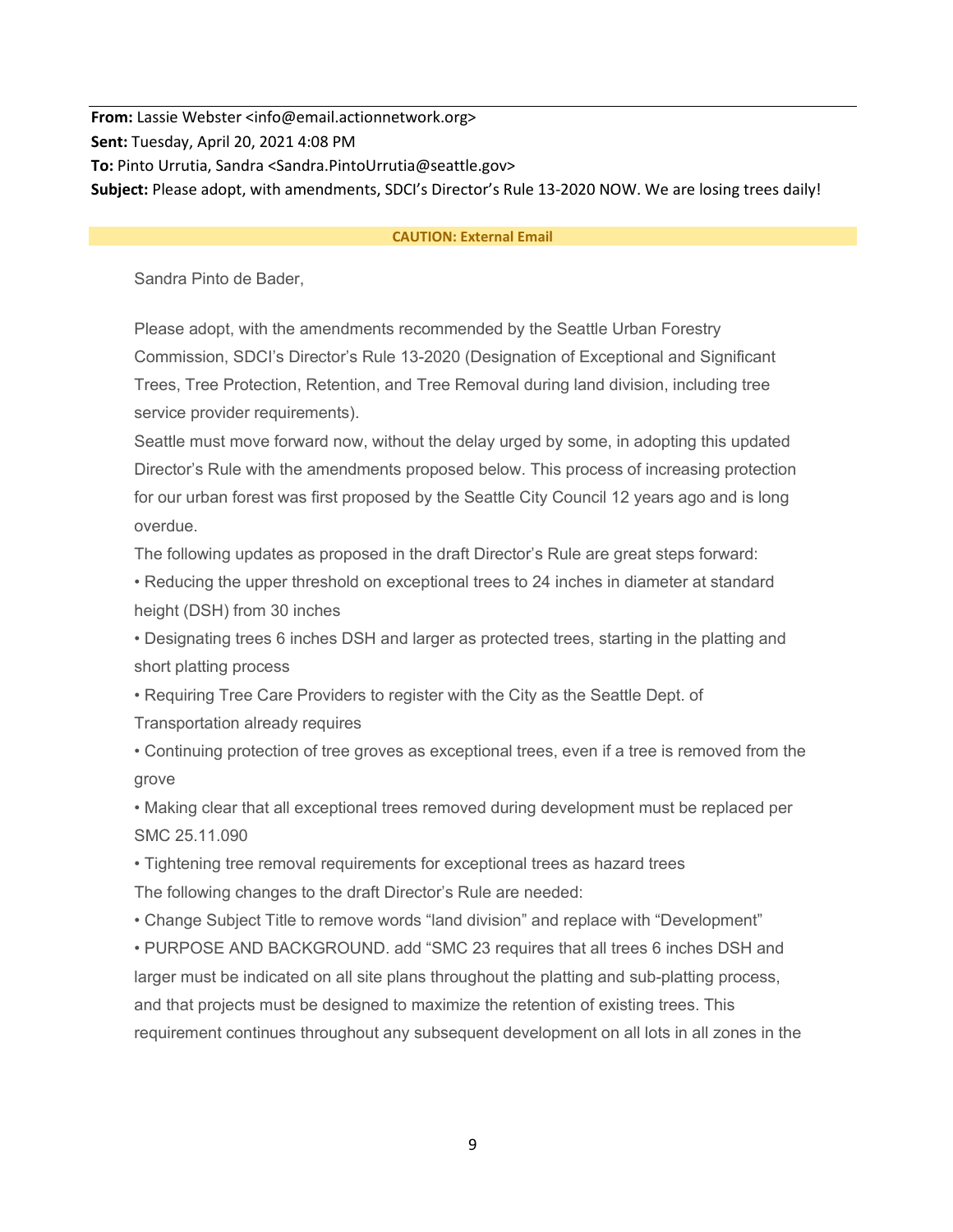city."

• SECTION 1. Reduce the number of trees and sizes required to be a tree grove. Kirkland, Woodinville, and Duvall all define a tree grove as "a group of 3 or more significant trees with overlapping or touching crowns." Include street trees in groves.

• Add "Significant trees may become exceptional as they grow in size. They are future replacements in the urban forest for exceptional trees when they die. Development projects must be designed to maximize the retention of both exceptional and significant trees to maintain a diversity of tree species and ages."

• Add "All replacement trees regardless of size are protected trees and can't be removed."

• SECTION 2. Change the heading to "TREE PROTECTION". Remove references to "Exceptional Trees" only and change to "Trees". e.g., change "Exceptional Tree Protection Areas" to "Tree Protection Areas".

• SECTION 4. Add "The Director shall have the authority to allow replacement trees on both public and private property to meet the goals and objectives of race and social justice under Seattle's Equity and Environment Initiative."

• Under SMC 25.11.090 the Director has the authority to require "one or more trees" to be planted as replacement trees for removed exceptional trees during development. The number of trees required should increase with the size of the tree removed, with a goal to achieve equivalent canopy area and volume in 25 years. Any in-lieu fee must also rise as the size of the removed tree increases. The city can not wait 80 years to replace an 80-year-old western red cedar tree and expect to maintain its canopy goals as large exceptional trees are removed during development.

• SECTION 5. SEPA requirements under SMC 25.05.675 N are for protecting special habitats and need to be considered at the beginning of the development process. The language of this SEPA code section should be included in the Director's Rule to be certain that the code is complied with.

• SECTION 6. SDCI should adopt SDOT's registration process and requirements to assist Tree Care Providers in complying with city code and regulations. Reduce the number of citations that will remove a Tree Care Provider from being registered with the city to no more than 2 per year. Require annual registration same as Seattle business licenses require. Require that Tree Care Provider companies have a WA State contractor's license to ensure they have workers' compensation. Require they have a certificate of insurance that lists the city as an additional insured so the city cannot be sued. Require that all jobs either have a

10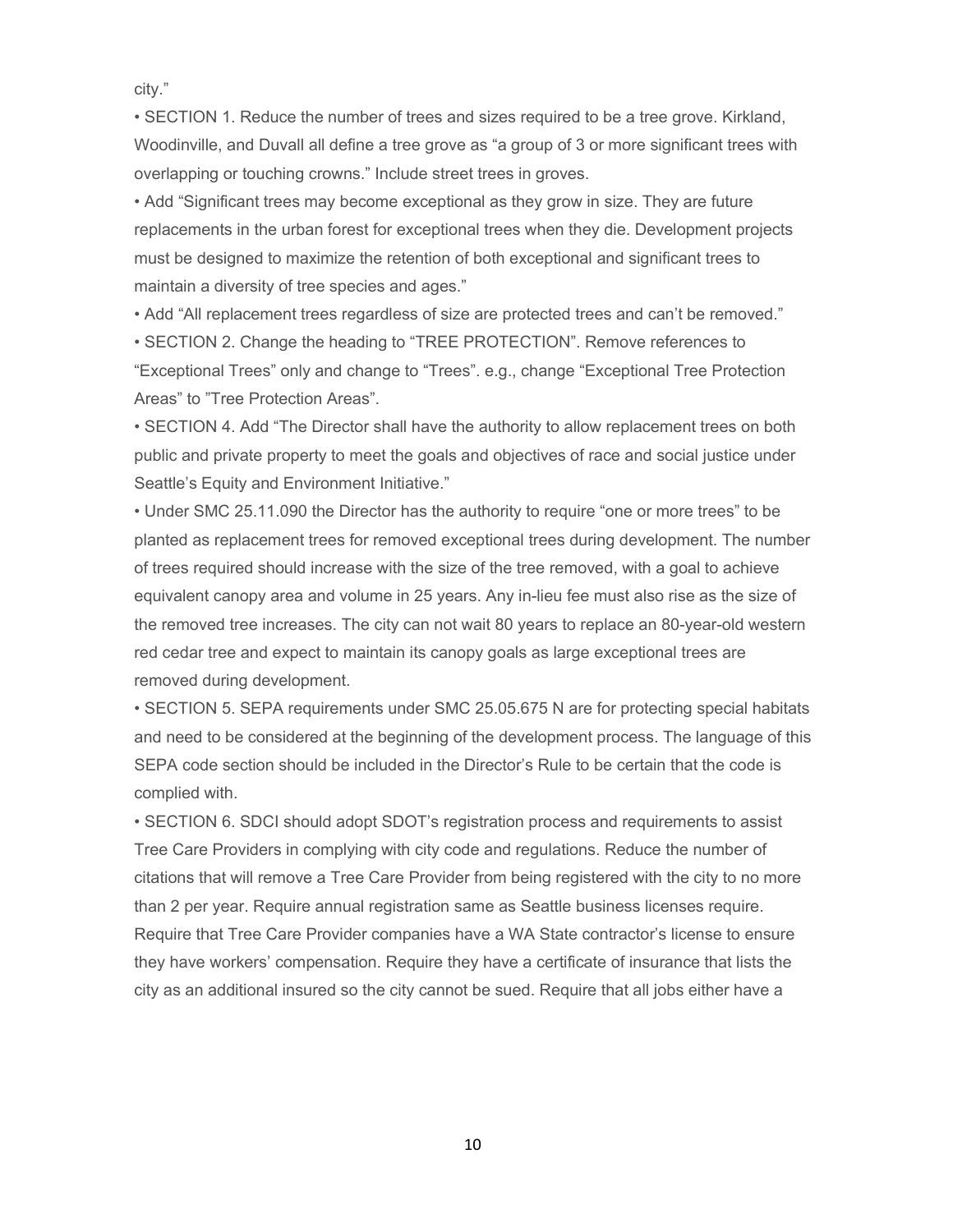certified arborist on the work site or that they have visited the site and officially sign off on the specific work being done.

Thank you for protecting our urban forest.

Lassie Webster [lassiewebster@gmail.com](mailto:lassiewebster@gmail.com) 2727 NE 91st Street Seattle, Washington 98115

**From:** Lassie Webster <info@email.actionnetwork.org> **Sent:** Tuesday, April 20, 2021 4:12 PM **To:** Pinto Urrutia, Sandra <Sandra.PintoUrrutia@seattle.gov> **Subject:** The sound of chainsaws every day. It is time to respect the vital importance of trees in our city.

#### **CAUTION: External Email**

Sandra Pinto de Bader,

It's time to end the delay by the Seattle Department of Construction and Inspections (SDCI) on presenting the Seattle City Council with an updated draft Tree and Urban Forest Protection Ordinance. Over the last 12 years, the City Council has repeatedly asked SDCI for an updated workable and effective ordinance draft to consider and it is obvious SDCI is not responding as requested. In its recent Resolution 31902, the Council gave specific issues for SDCI to address.

If SDCI cannot respond in a timely manner, please remove tree and urban forestry protection from their Department. As the City Auditor proposed in 2009, transfer tree and urban forestry oversight and authority to the Office of Sustainability and the Environment. SDCI has a conflict of interest in tree oversight – their priority mission has been to help developers build, not protect trees. Years of inaction on effective oversight and protection of trees by SDCI demands that a separate entity like OSE take over the city's responsibility to protect and enhance our urban forest.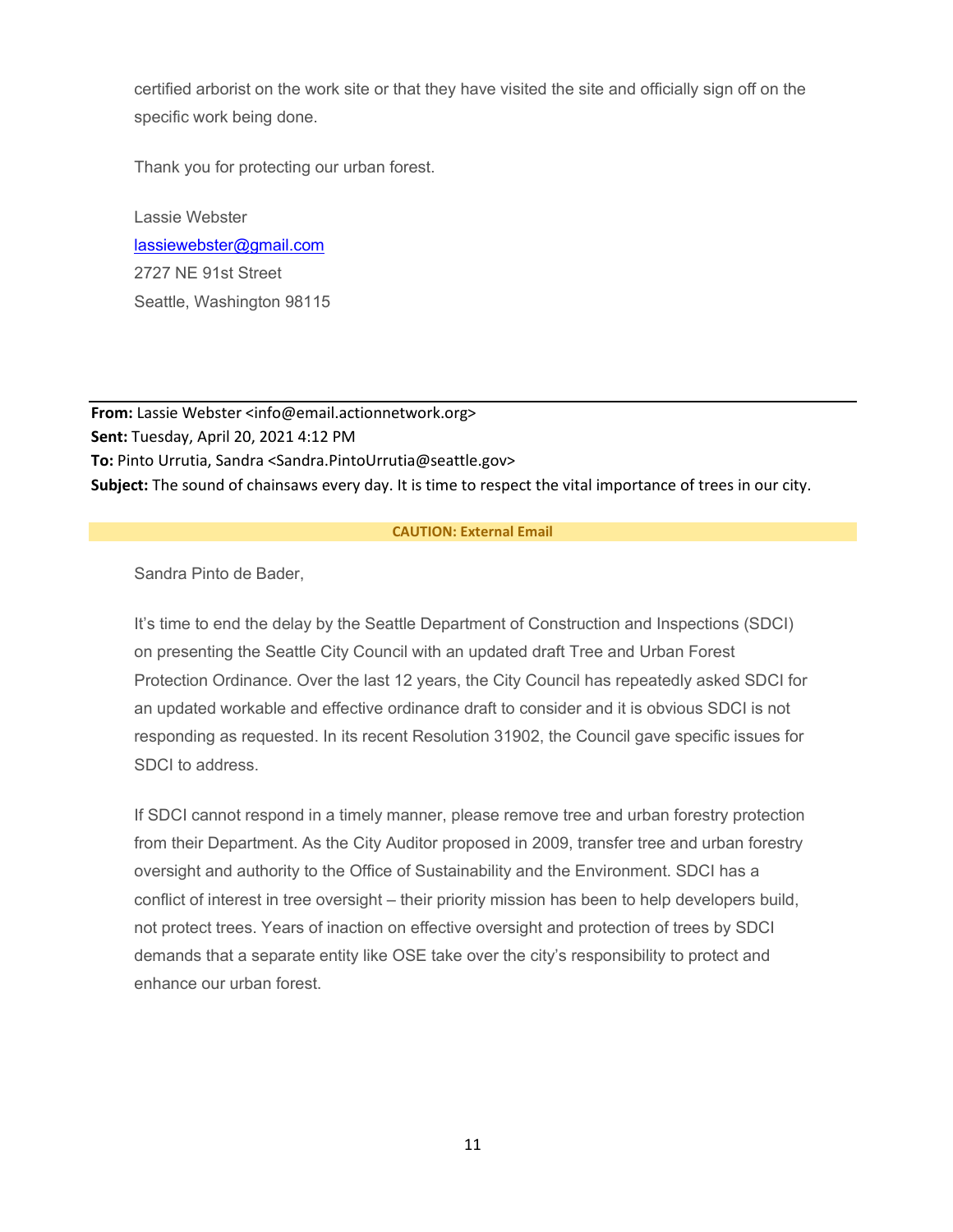Seattle's trees and urban forest are vital to keeping our city healthy and livable. Trees and the urban forest comprise a vital green infrastructure. Trees reduce air pollution, storm water runoff and climate impacts like heat island effects, while providing essential habitat for birds and other wildlife. They are important for the physical and mental health of our residents.

Seattle's rapid growth and an outdated tree ordinance are reducing these beneficial effects as trees are removed and not replaced. It is urgent to act now to stop this continued loss of trees, particularly large mature trees and tree groves. It is important to promote environmental equity as trees are replaced.

Please update Seattle's Tree Protection Ordinance as recommended in the latest draft by the Seattle Urban Forestry Commission.

Here are the key provisions that need to be in the updated tree ordinance:

1. Expand the existing Tree Removal and Replacement Permit Program, including 2-week public notice and posting on-site, as used by the Seattle Department of Transportation (SDOT) – to cover all Significant Trees (6" and larger diameter at breast height (DBH)) on private property in all land use zones, both during development and outside development. 2. Require the replacement of all Significant Trees removed with trees that in 25 years will reach equivalent canopy volume – either on site or pay a replacement fee into a City Tree Replacement and Preservation Fund. Allow the Fund to also accept fines, donations, grants and set up easements.

3. Retain current protections for Exceptional Trees and reduce the upper threshold for Exceptional Trees to 24" DBH, protect tree groves and prohibit Significant Trees being removed on undeveloped lots.

4. Allow removal of no more than 2 Significant non-Exceptional Trees in 3 years per lot outside development

5. Establish one citywide database for applying for Tree Removal and Replacement Permits and to track changes in the tree canopy.

6. Post online all permit requests and permit approvals for public viewing.

7. Expand SDOT's existing tree service provider's registration and certification to register all Tree Service Providers (arborists) working on trees in Seattle.

8. Provide adequate funding in the budget to implement and enforce the updated ordinance.

Lassie Webster [lassiewebster@gmail.com](mailto:lassiewebster@gmail.com)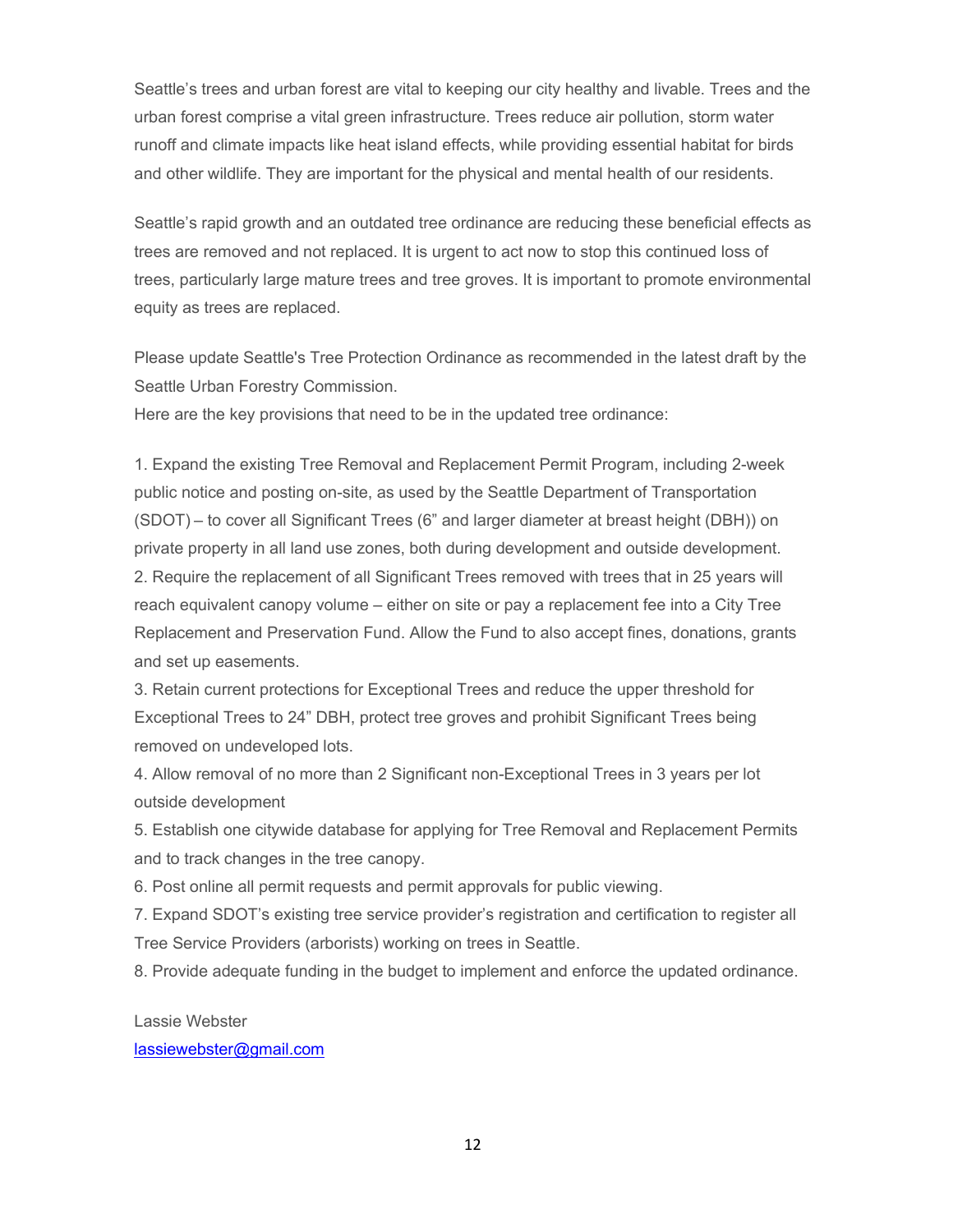2727 NE 91st Street Seattle, Washington 98115

**From:** Daniel Esposito <info@email.actionnetwork.org> **Sent:** Tuesday, April 20, 2021 4:45 PM **To:** Pinto Urrutia, Sandra <Sandra.PintoUrrutia@seattle.gov> **Subject:** Please adopt, with amendments, SDCI's Director's Rule 13-2020

#### **CAUTION: External Email**

Sandra Pinto de Bader,

Please adopt, with the amendments recommended by the Seattle Urban Forestry Commission, SDCI's Director's Rule 13-2020 (Designation of Exceptional and Significant Trees, Tree Protection, Retention, and Tree Removal during land division, including tree service provider requirements).

Seattle must move forward now, without the delay urged by some, in adopting this updated Director's Rule with the amendments proposed below. This process of increasing protection for our urban forest was first proposed by the Seattle City Council 12 years ago and is long overdue.

The following updates as proposed in the draft Director's Rule are great steps forward:

• Reducing the upper threshold on exceptional trees to 24 inches in diameter at standard height (DSH) from 30 inches

• Designating trees 6 inches DSH and larger as protected trees, starting in the platting and short platting process

• Requiring Tree Care Providers to register with the City as the Seattle Dept. of Transportation already requires

• Continuing protection of tree groves as exceptional trees, even if a tree is removed from the grove

• Making clear that all exceptional trees removed during development must be replaced per SMC 25.11.090

• Tightening tree removal requirements for exceptional trees as hazard trees

The following changes to the draft Director's Rule are needed:

• Change Subject Title to remove words "land division" and replace with "Development"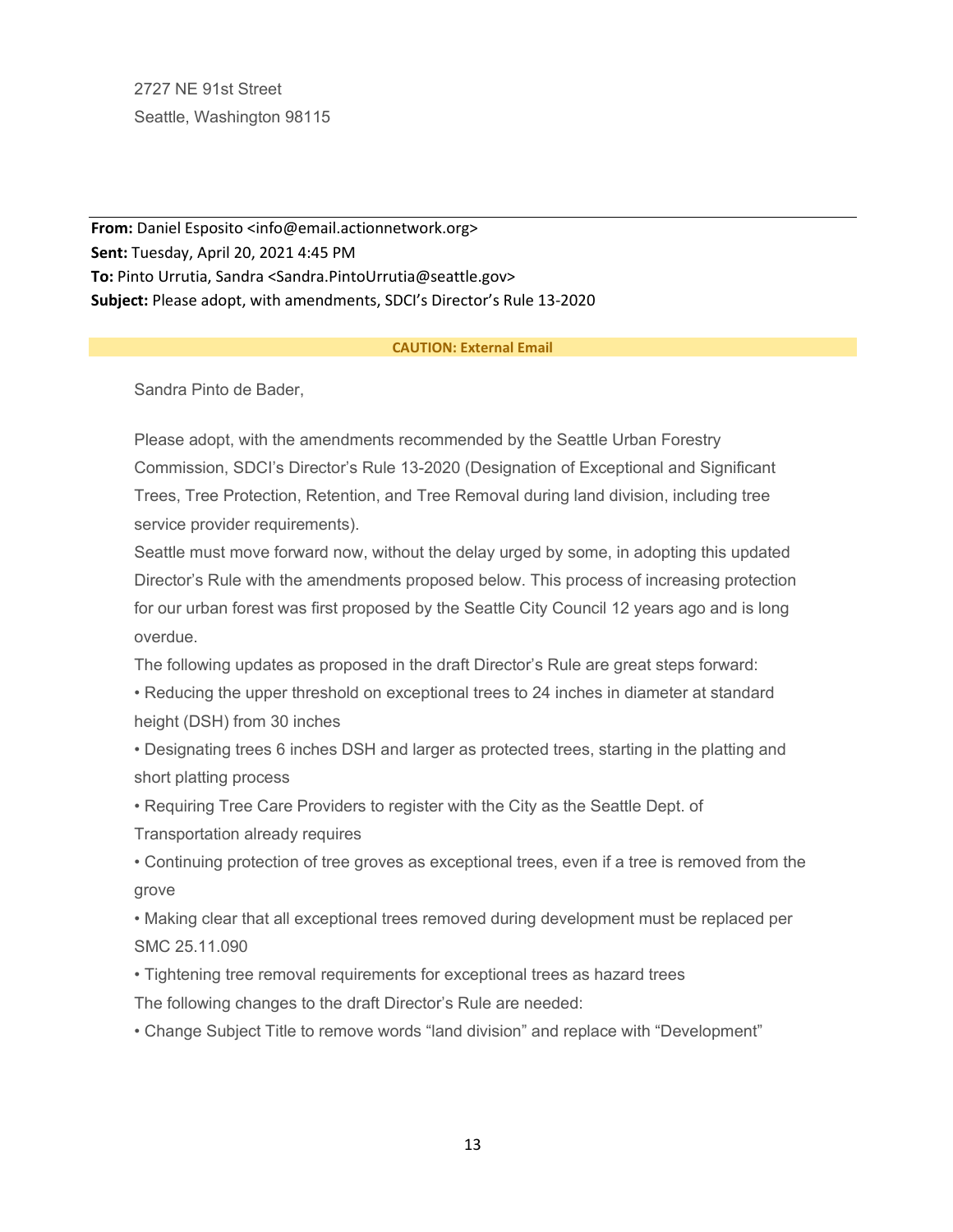• PURPOSE AND BACKGROUND. add "SMC 23 requires that all trees 6 inches DSH and larger must be indicated on all site plans throughout the platting and sub-platting process, and that projects must be designed to maximize the retention of existing trees. This requirement continues throughout any subsequent development on all lots in all zones in the city."

• SECTION 1. Reduce the number of trees and sizes required to be a tree grove. Kirkland, Woodinville, and Duvall all define a tree grove as "a group of 3 or more significant trees with overlapping or touching crowns." Include street trees in groves.

• Add "Significant trees may become exceptional as they grow in size. They are future replacements in the urban forest for exceptional trees when they die. Development projects must be designed to maximize the retention of both exceptional and significant trees to maintain a diversity of tree species and ages."

• Add "All replacement trees regardless of size are protected trees and can't be removed."

• SECTION 2. Change the heading to "TREE PROTECTION". Remove references to "Exceptional Trees" only and change to "Trees". e.g., change "Exceptional Tree Protection Areas" to "Tree Protection Areas".

• SECTION 4. Add "The Director shall have the authority to allow replacement trees on both public and private property to meet the goals and objectives of race and social justice under Seattle's Equity and Environment Initiative."

• Under SMC 25.11.090 the Director has the authority to require "one or more trees" to be planted as replacement trees for removed exceptional trees during development. The number of trees required should increase with the size of the tree removed, with a goal to achieve equivalent canopy area and volume in 25 years. Any in-lieu fee must also rise as the size of the removed tree increases. The city can not wait 80 years to replace an 80-year-old western red cedar tree and expect to maintain its canopy goals as large exceptional trees are removed during development.

• SECTION 5. SEPA requirements under SMC 25.05.675 N are for protecting special habitats and need to be considered at the beginning of the development process. The language of this SEPA code section should be included in the Director's Rule to be certain that the code is complied with.

• SECTION 6. SDCI should adopt SDOT's registration process and requirements to assist Tree Care Providers in complying with city code and regulations. Reduce the number of citations that will remove a Tree Care Provider from being registered with the city to no more than 2 per year. Require annual registration same as Seattle business licenses require. Require that Tree Care Provider companies have a WA State contractor's license to ensure

14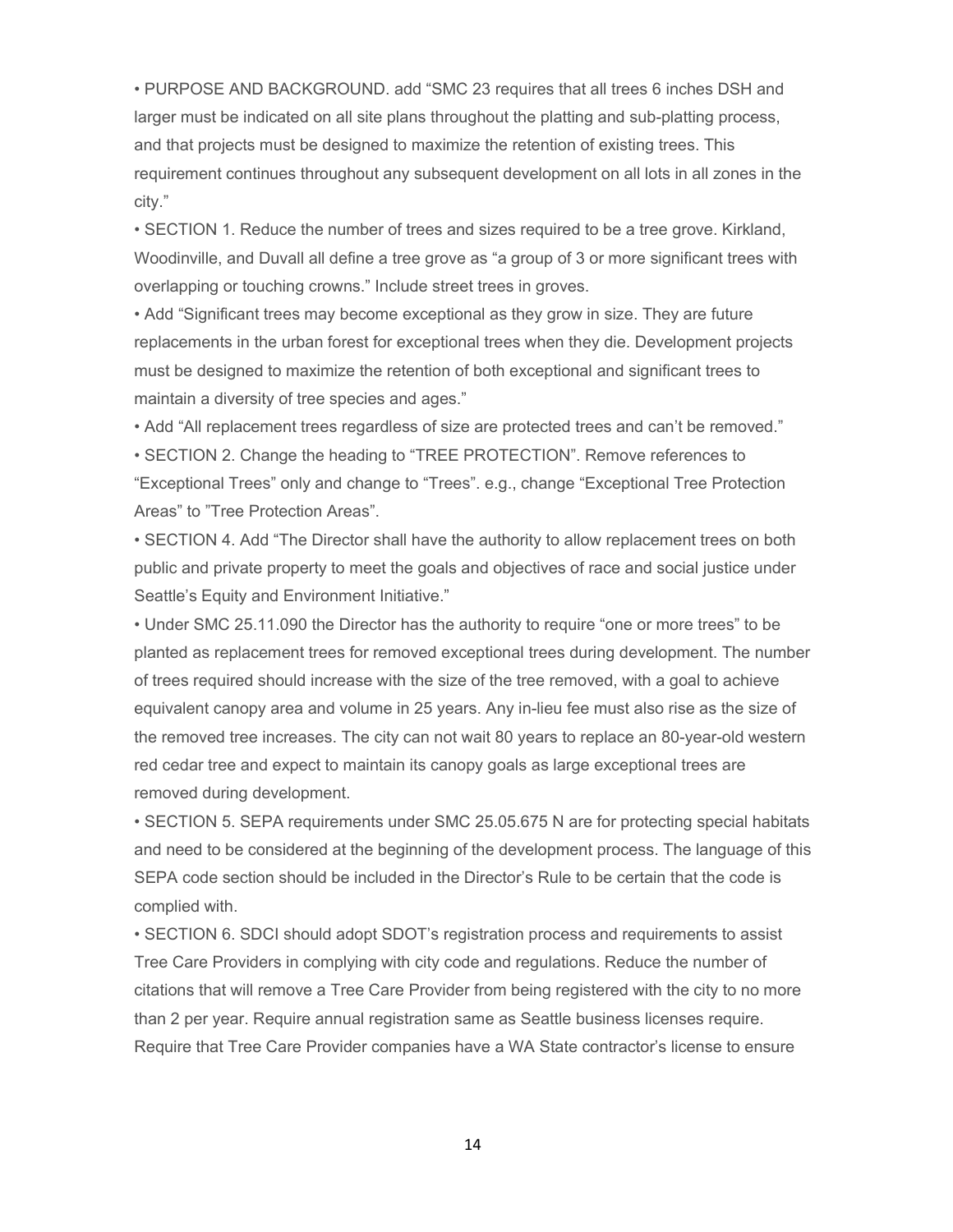they have workers' compensation. Require they have a certificate of insurance that lists the city as an additional insured so the city cannot be sued. Require that all jobs either have a certified arborist on the work site or that they have visited the site and officially sign off on the specific work being done.

Thank you for protecting our urban forest.

Daniel Esposito [despo944@gmail.com](mailto:despo944@gmail.com) 1614 summit ave, Apt 304 Seattle, Washington 98122

**From:** Daniel Esposito <info@email.actionnetwork.org> **Sent:** Tuesday, April 20, 2021 4:45 PM **To:** Pinto Urrutia, Sandra <Sandra.PintoUrrutia@seattle.gov> **Subject:** Save Our Trees!

#### **CAUTION: External Email**

Sandra Pinto de Bader,

It's time to end the delay by the Seattle Department of Construction and Inspections (SDCI) on presenting the Seattle City Council with an updated draft Tree and Urban Forest Protection Ordinance. Over the last 12 years, the City Council has repeatedly asked SDCI for an updated workable and effective ordinance draft to consider and it is obvious SDCI is not responding as requested. In its recent Resolution 31902, the Council gave specific issues for SDCI to address.

If SDCI cannot respond in a timely manner, please remove tree and urban forestry protection from their Department. As the City Auditor proposed in 2009, transfer tree and urban forestry oversight and authority to the Office of Sustainability and the Environment. SDCI has a conflict of interest in tree oversight – their priority mission has been to help developers build, not protect trees. Years of inaction on effective oversight and protection of trees by SDCI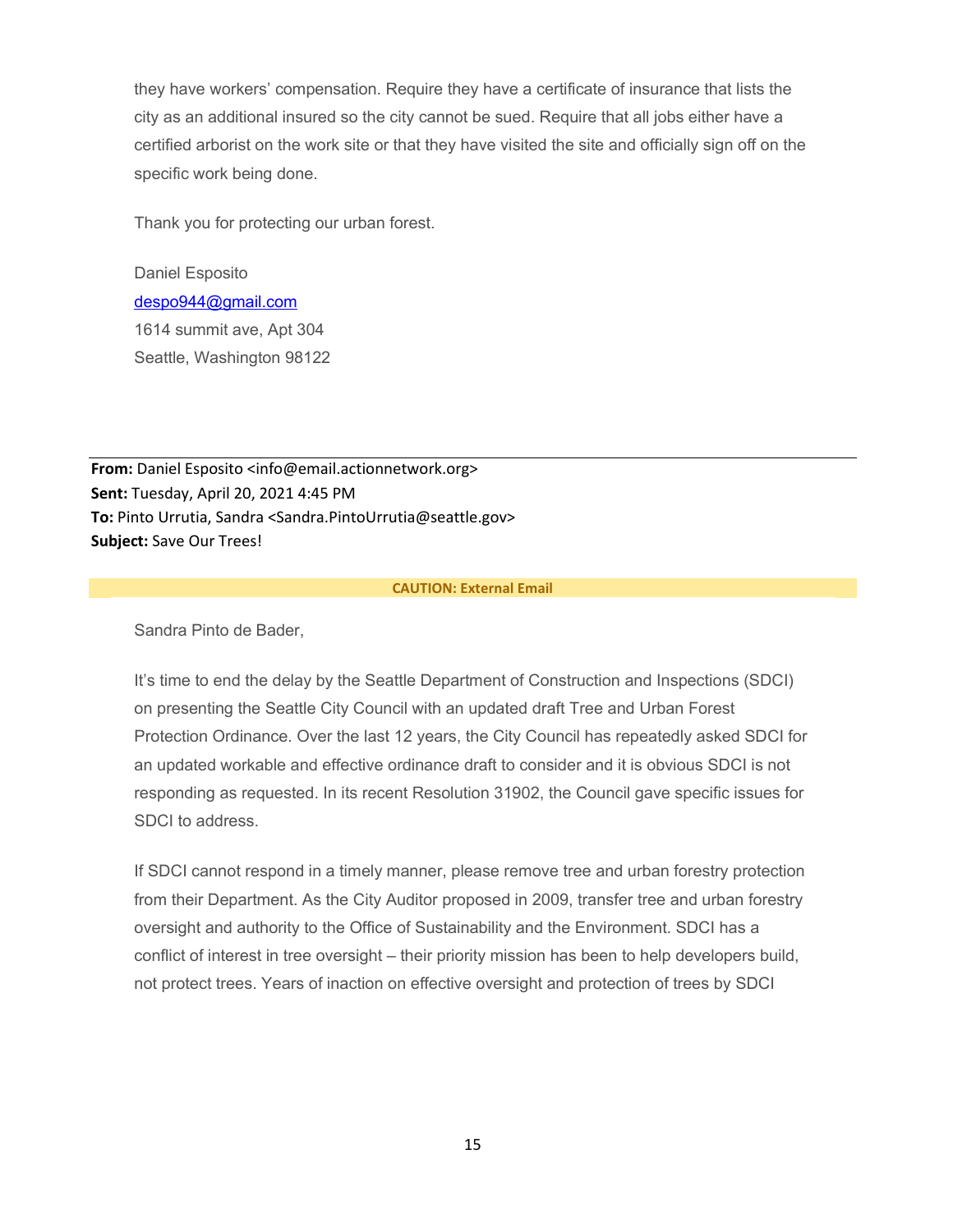demands that a separate entity like OSE take over the city's responsibility to protect and enhance our urban forest.

Seattle's trees and urban forest are vital to keeping our city healthy and livable. Trees and the urban forest comprise a vital green infrastructure. Trees reduce air pollution, storm water runoff and climate impacts like heat island effects, while providing essential habitat for birds and other wildlife. They are important for the physical and mental health of our residents.

Seattle's rapid growth and an outdated tree ordinance are reducing these beneficial effects as trees are removed and not replaced. It is urgent to act now to stop this continued loss of trees, particularly large mature trees and tree groves. It is important to promote environmental equity as trees are replaced.

Please update Seattle's Tree Protection Ordinance as recommended in the latest draft by the Seattle Urban Forestry Commission.

Here are the key provisions that need to be in the updated tree ordinance:

1. Expand the existing Tree Removal and Replacement Permit Program, including 2-week public notice and posting on-site, as used by the Seattle Department of Transportation (SDOT) – to cover all Significant Trees (6" and larger diameter at breast height (DBH)) on private property in all land use zones, both during development and outside development. 2. Require the replacement of all Significant Trees removed with trees that in 25 years will reach equivalent canopy volume – either on site or pay a replacement fee into a City Tree Replacement and Preservation Fund. Allow the Fund to also accept fines, donations, grants and set up easements.

3. Retain current protections for Exceptional Trees and reduce the upper threshold for Exceptional Trees to 24" DBH, protect tree groves and prohibit Significant Trees being removed on undeveloped lots.

4. Allow removal of no more than 2 Significant non-Exceptional Trees in 3 years per lot outside development

5. Establish one citywide database for applying for Tree Removal and Replacement Permits and to track changes in the tree canopy.

6. Post online all permit requests and permit approvals for public viewing.

7. Expand SDOT's existing tree service provider's registration and certification to register all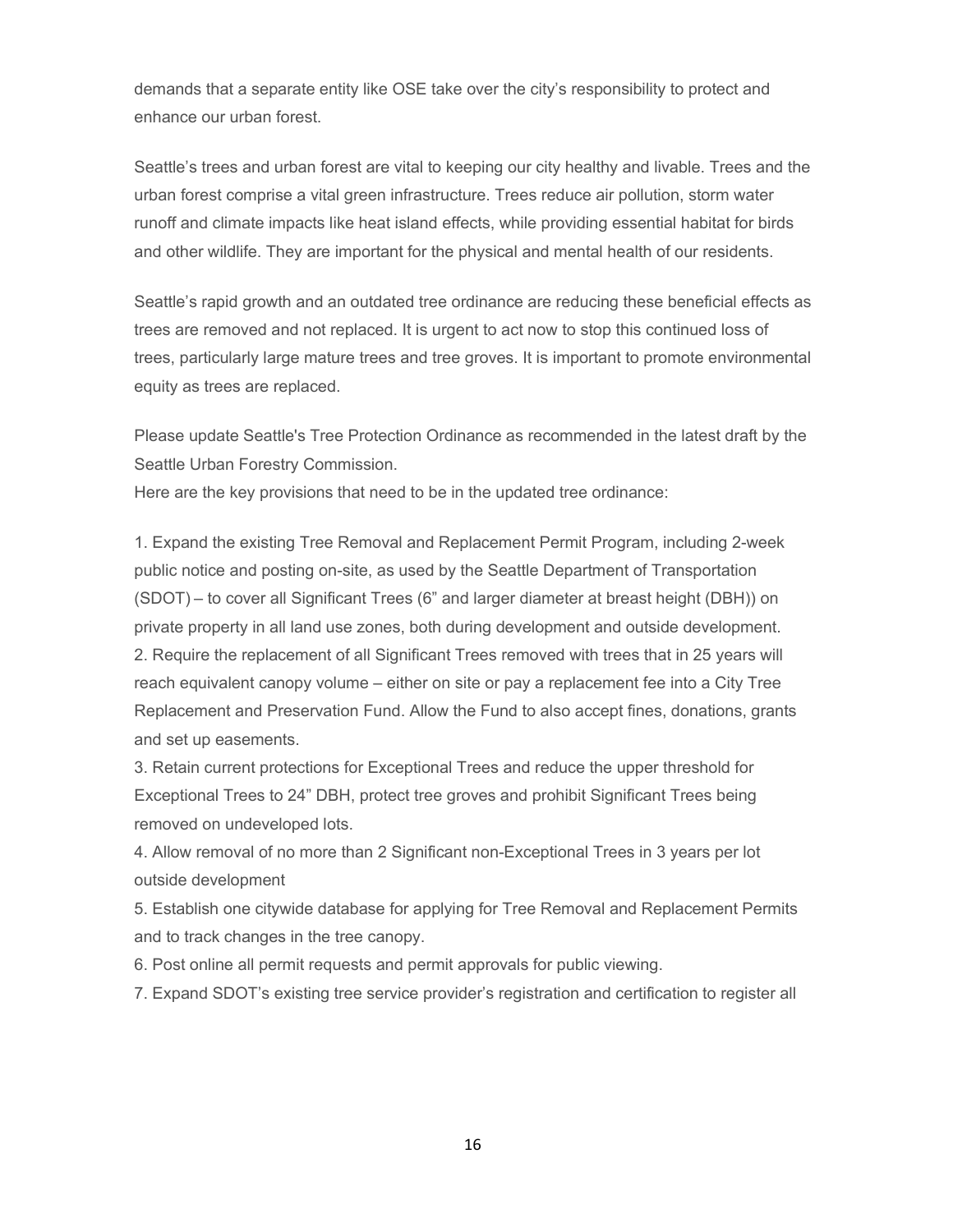Tree Service Providers (arborists) working on trees in Seattle.

8. Provide adequate funding in the budget to implement and enforce the updated ordinance.

Daniel Esposito [despo944@gmail.com](mailto:despo944@gmail.com) 1614 summit ave, Apt 304 Seattle, Washington 98122

**From:** Stuart Niven <panorarbor@gmail.com> **Sent:** Monday, April 26, 2021 8:43 AM **To:** David Moehring <dmoehring@consultant.com> **Cc:** travis.west@davey.com; alexander@barshercapital.com; Pinto Urrutia, Sandra <Sandra.PintoUrrutia@seattle.gov> **Subject:** Re: [TREE LOSS] Three significant trees needlessly removed when adding a bacyard cottage ADU

# **CAUTION: External Email**

This is a great question David and I would also like to know the answer as to why the three locust trees were recommended for removal? I would also like to know why the report is calling for 'structural pruning' of a neighbour's tree, which has nothing to do with the proposed development of the subject property.

Thank you and kind regards,

Stuart Niven, BA (Hons) **From:** dmoehring@consultant.com <dmoehring@consultant.com> **Sent:** Monday, April 26, 2021 8:07 PM **To:** PRC <PRC@seattle.gov> **Cc:** Pinto Urrutia, Sandra <Sandra.PintoUrrutia@seattle.gov> **Subject:** (3916 and ) 3914 S Brandon St Seattle clearcut

# **CAUTION: External Email**

# Dear Seattle PRC,

Please keep me informed about this south Seattle tree grove without limits to excavation and Likely construction within inner critical root zones: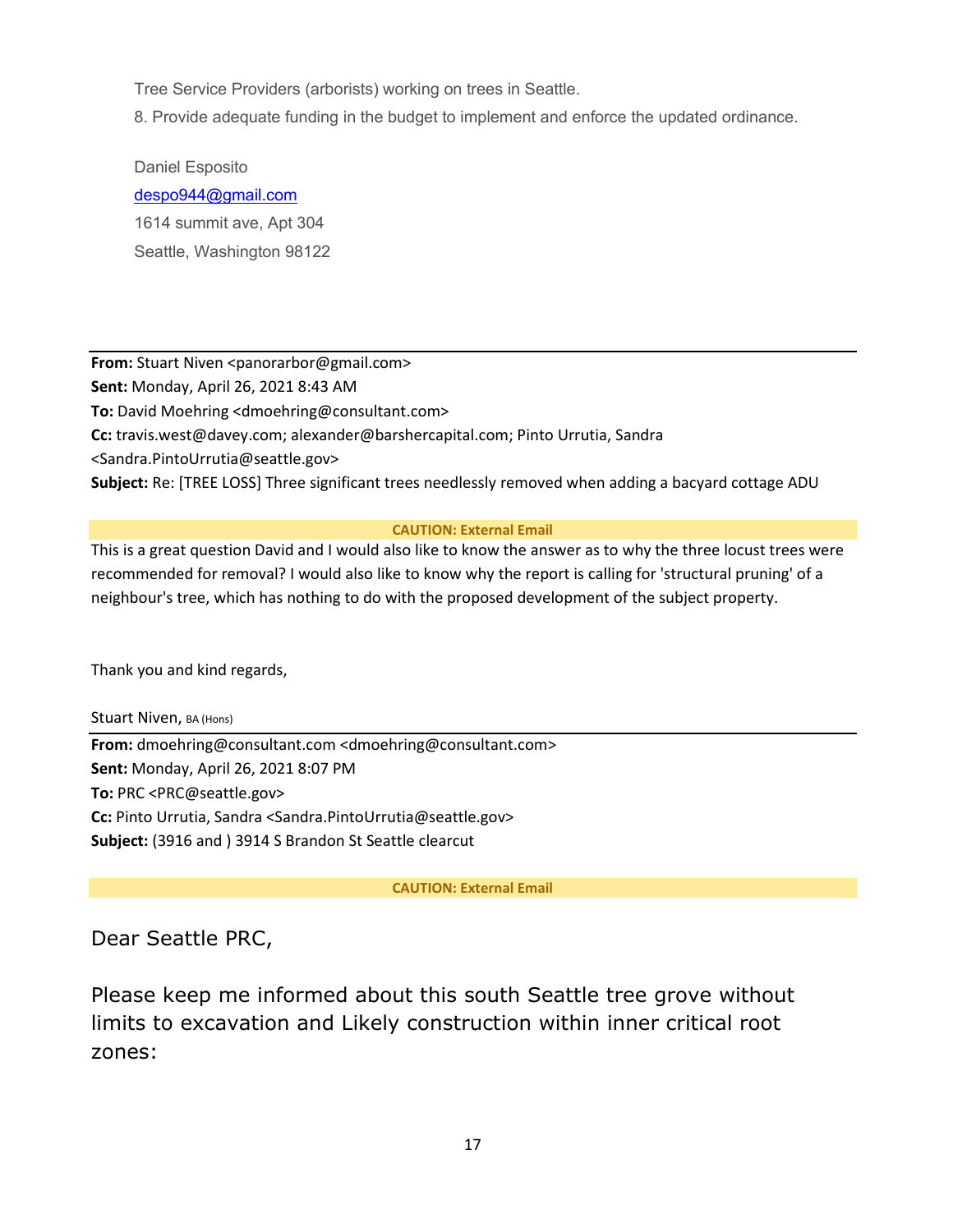Address: 3914 S BRANDON ST Project: 3037702-LU Area: South Notice Date: 4/26/2021 Project Description Land Use Application to subdivide one development site into two unit lots. The construction of residential units is under Project #6537158-CN. This subdivision of property is only for the purpose of allowing sale or lease of the unit lots. Development standards will be applied to the original parcel and not to each of the new unit lots. Comments may be submitted through: 05/10/2021

Please include an excavation depth and extent site plan that show and identify existing trees on adjacent east and west of the proposed vehicle and utilities access easements serving this unit lots relative to criteria 7 of SMC 23.24.

How has permitting from SDCI for #6537158 accommodated tree groves protected by directors rule 16-2008? Rubber fencing and manually installed posts are not barriers... they are always moved.

Trees in the grove:

Tree 1 Big Leaf Maple, diameter 24"

Tree 4 Cottonwood, diameter 30"

Tree 5 Big Leaf Maple, diameter 31"

Tree 6 Big Leaf Maple, diameter 36" Cottonwood next to Tree 4, diameter 24" Green Ash, diameter 25"

Douglas fir, diameter 30" Douglas fir, diameter 32"

Arborist response substantiated by architect and builder ?? :

<http://web6.seattle.gov/dpd/edms/GetDocument.aspx?id=3367399>

Plan set:

<http://web6.seattle.gov/dpd/edms/GetDocument.aspx?id=5048277>

Thank you,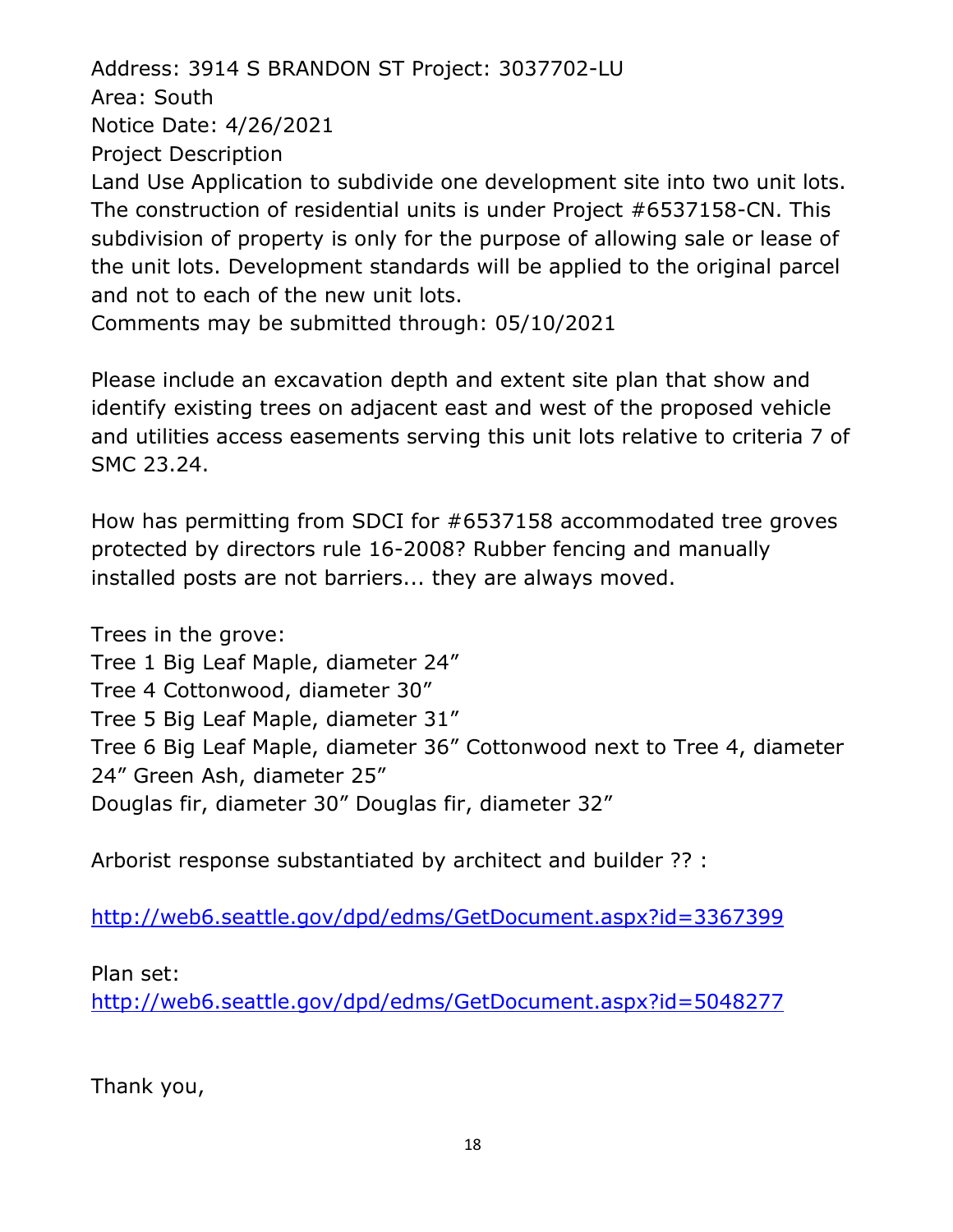David Moehring TreePAC Board Member

Sent using the mobile mail app

Forwarded email

From: "Land Use Information Bulletin" [<sdci@subscriptions.seattle.gov>](mailto:sdci@subscriptions.seattle.gov) Date: April 26, 2021 To: [dmoehring@consultant.com](mailto:dmoehring@consultant.com) Cc: Subject: Land Use Information Bulletin is Now Available





April 26, 2021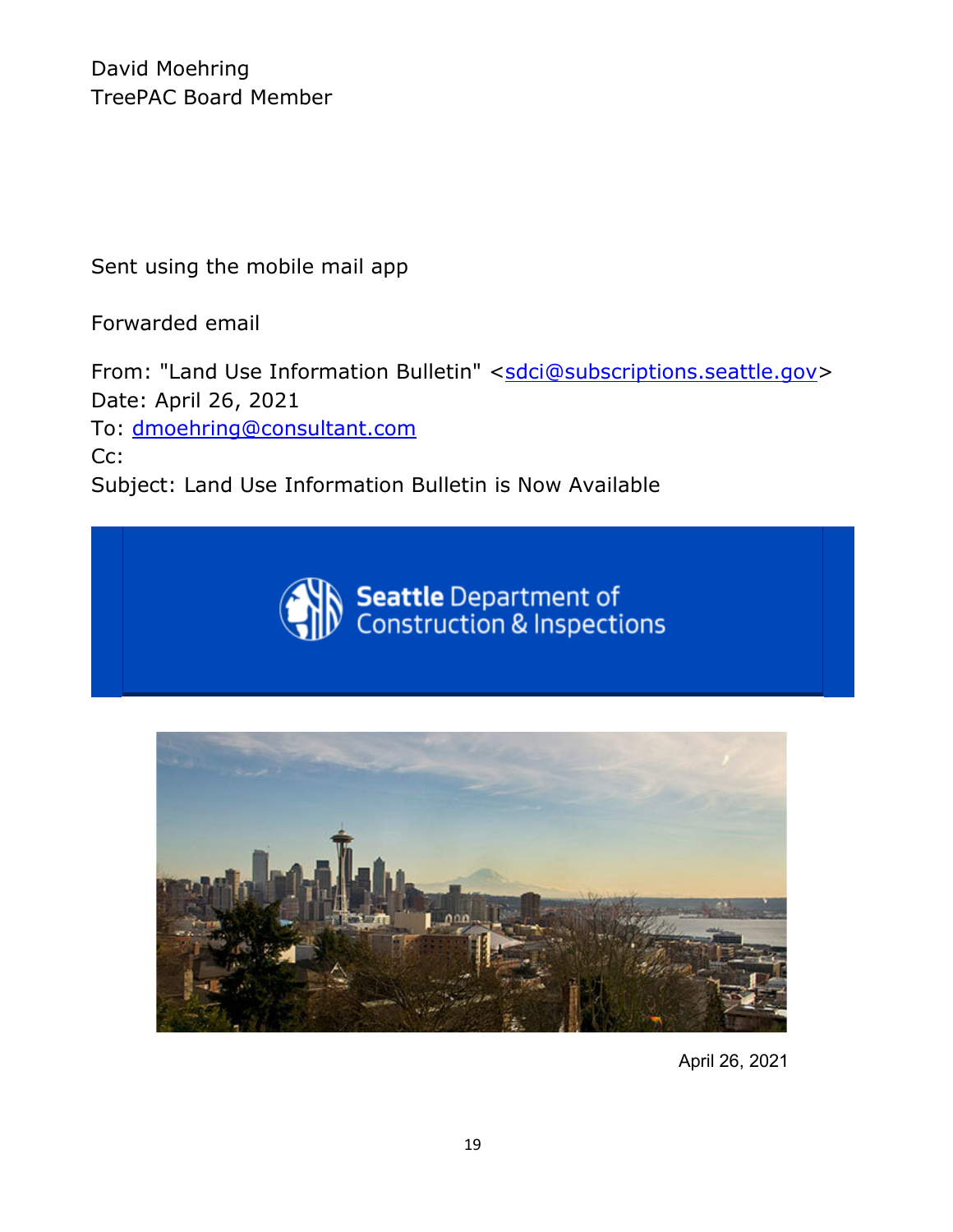# **LUIB is Now Available**

Today's [Public Notices Summary](https://protect2.fireeye.com/v1/url?k=fa91e7d4-a50adedc-fa91cf64-86e696e30194-9c9da2bea95706f0&q=1&e=eb973ab8-e412-4560-9937-83349c98af37&u=https%3A%2F%2Flnks.gd%2Fl%2FeyJhbGciOiJIUzI1NiJ9.eyJidWxsZXRpbl9saW5rX2lkIjoxMDAsInVyaSI6ImJwMjpjbGljayIsImJ1bGxldGluX2lkIjoiMjAyMTA0MjYuMzk0NDEwNTEiLCJ1cmwiOiJodHRwOi8vd3d3LnNlYXR0bGUuZ292L2RwZC9sdWliL1NEQ0kxMzJfUHVibGljTm90aWNlc1N1bW1hcnkucGRmP3V0bV9tZWRpdW09ZW1haWwmdXRtX3NvdXJjZT1nb3ZkZWxpdmVyeSJ9.bGLVoSIl53celUkb6n15KInr21xkXRqOkJmqTm4UemA%2Fs%2F934457529%2Fbr%2F105367565369-l) is now available for you to review. *The link above will give you the most recently published Public Notice Summary.* To create a custom notice summary by publish date, use our [custom public notice](https://protect2.fireeye.com/v1/url?k=9c7eae9b-c3e59793-9c7e862b-86e696e30194-b6df8a2b28ac67b2&q=1&e=eb973ab8-e412-4560-9937-83349c98af37&u=https%3A%2F%2Flnks.gd%2Fl%2FeyJhbGciOiJIUzI1NiJ9.eyJidWxsZXRpbl9saW5rX2lkIjoxMDEsInVyaSI6ImJwMjpjbGljayIsImJ1bGxldGluX2lkIjoiMjAyMTA0MjYuMzk0NDEwNTEiLCJ1cmwiOiJodHRwczovL2Nvc2FjY2VsYS5zZWF0dGxlLmdvdi9Qb3J0YWwvUmVwb3J0L1JlcG9ydFBhcmFtZXRlci5hc3B4P21vZHVsZT1EUERQdWJsaWNOb3RpY2UmcmVwb3J0SUQ9MzMzJnJlcG9ydFR5cGU9TElOS19SRVBPUlRfTElTVCZ1dG1fbWVkaXVtPWVtYWlsJnV0bV9zb3VyY2U9Z292ZGVsaXZlcnkifQ.O88qF_hhfadMjrPQ_dHeAiJLB7ZvkH0fCLMTjgUnq8U%2Fs%2F934457529%2Fbr%2F105367565369-l)  [report tool.](https://protect2.fireeye.com/v1/url?k=9c7eae9b-c3e59793-9c7e862b-86e696e30194-b6df8a2b28ac67b2&q=1&e=eb973ab8-e412-4560-9937-83349c98af37&u=https%3A%2F%2Flnks.gd%2Fl%2FeyJhbGciOiJIUzI1NiJ9.eyJidWxsZXRpbl9saW5rX2lkIjoxMDEsInVyaSI6ImJwMjpjbGljayIsImJ1bGxldGluX2lkIjoiMjAyMTA0MjYuMzk0NDEwNTEiLCJ1cmwiOiJodHRwczovL2Nvc2FjY2VsYS5zZWF0dGxlLmdvdi9Qb3J0YWwvUmVwb3J0L1JlcG9ydFBhcmFtZXRlci5hc3B4P21vZHVsZT1EUERQdWJsaWNOb3RpY2UmcmVwb3J0SUQ9MzMzJnJlcG9ydFR5cGU9TElOS19SRVBPUlRfTElTVCZ1dG1fbWVkaXVtPWVtYWlsJnV0bV9zb3VyY2U9Z292ZGVsaXZlcnkifQ.O88qF_hhfadMjrPQ_dHeAiJLB7ZvkH0fCLMTjgUnq8U%2Fs%2F934457529%2Fbr%2F105367565369-l) To view the notices:

- 1. Click on [Public Notices](https://protect2.fireeye.com/v1/url?k=b44eae12-ebd5971a-b44e86a2-86e696e30194-fd29d98208d4b520&q=1&e=eb973ab8-e412-4560-9937-83349c98af37&u=https%3A%2F%2Flnks.gd%2Fl%2FeyJhbGciOiJIUzI1NiJ9.eyJidWxsZXRpbl9saW5rX2lkIjoxMDIsInVyaSI6ImJwMjpjbGljayIsImJ1bGxldGluX2lkIjoiMjAyMTA0MjYuMzk0NDEwNTEiLCJ1cmwiOiJodHRwczovL2Nvc2FjY2VsYS5zZWF0dGxlLmdvdi9wb3J0YWwvQ2FwL0NhcEhvbWUuYXNweD9UYWJOYW1lPURQRFB1YmxpY05vdGljZSZtb2R1bGU9RFBEUHVibGljTm90aWNlJnV0bV9tZWRpdW09ZW1haWwmdXRtX3NvdXJjZT1nb3ZkZWxpdmVyeSNTZWFyY2hGb3JtX1N0YXJ0In0.JqPmTbg6i4-NvKFpCFiMrADCGrVSmiJ_EXOGLz3DAs8%2Fs%2F934457529%2Fbr%2F105367565369-l) under Find Existing on the portal home page.
- 2. Select the Publish Date From and Publish Date To date range. **Tip:** Click the calendar and then select the Today link at the very bottom to quickly navigate to the correct date.
- 3. You will get a list of the public notices for the date range.

This email was sent from a send-only mailbox. Please do NOT reply to this email.

Read the Notice [Summary](https://protect2.fireeye.com/v1/url?k=3b9a8631-6401bf39-3b9aae81-86e696e30194-c1c95ff41f31c1a7&q=1&e=eb973ab8-e412-4560-9937-83349c98af37&u=https%3A%2F%2Flnks.gd%2Fl%2FeyJhbGciOiJIUzI1NiJ9.eyJidWxsZXRpbl9saW5rX2lkIjoxMDMsInVyaSI6ImJwMjpjbGljayIsImJ1bGxldGluX2lkIjoiMjAyMTA0MjYuMzk0NDEwNTEiLCJ1cmwiOiJodHRwOi8vd3d3LnNlYXR0bGUuZ292L2RwZC9sdWliL1NEQ0kxMzJfUHVibGljTm90aWNlc1N1bW1hcnkucGRmP3V0bV9tZWRpdW09ZW1haWwmdXRtX3NvdXJjZT1nb3ZkZWxpdmVyeSJ9.pX-a-F8ZIjTLjx6wC_taPA85pkANULxekTfYTghB3Yw%2Fs%2F934457529%2Fbr%2F105367565369-l)



This email was sent to *dmoehring@consultant.com* using GovDelivery Communications Cloud on behalf of: City of Seattle · 707 17th St, Suite 4000 · Denver, CO 80202